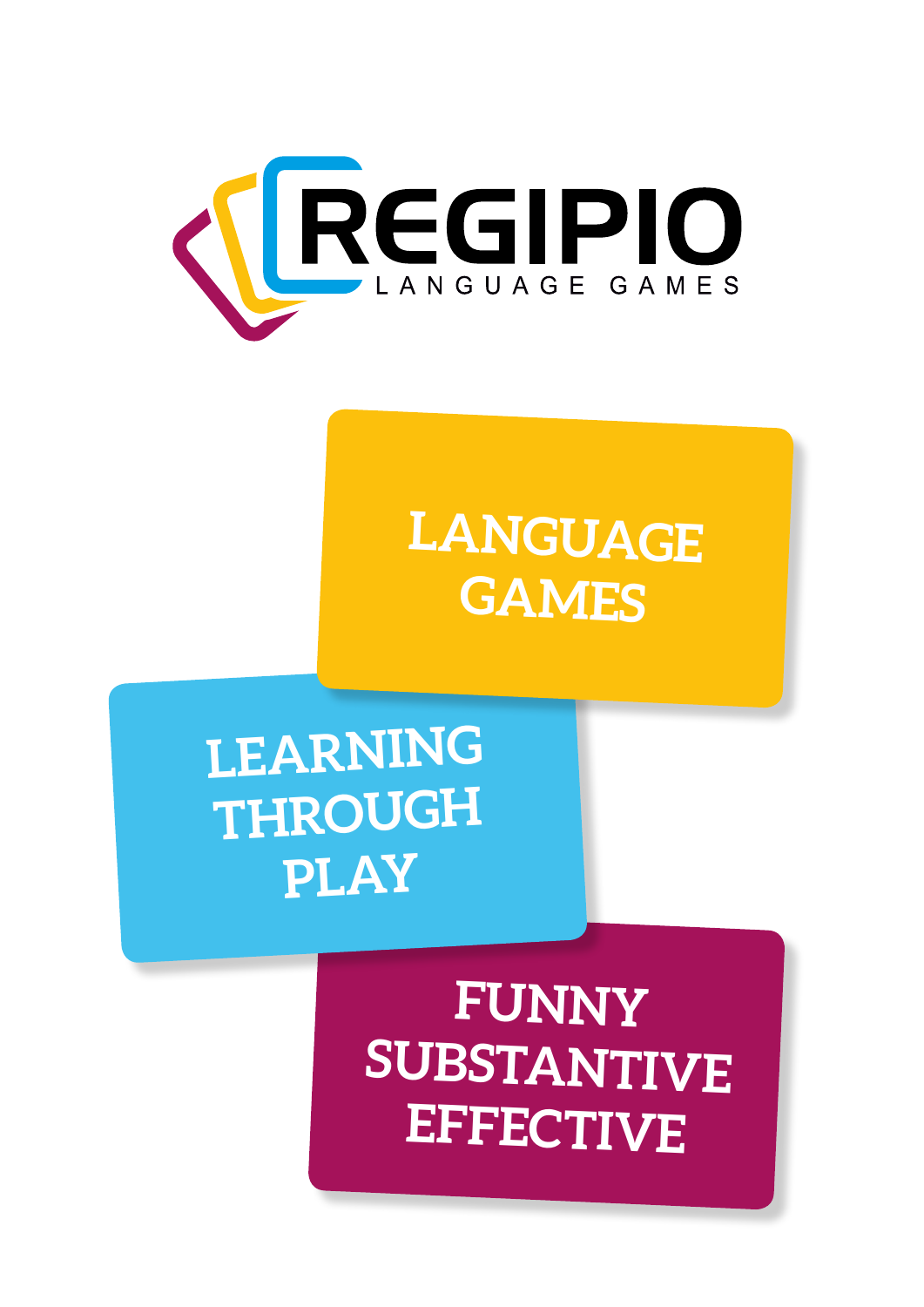

### **ABOUT US**

**REGIPIO is a publisher of educational games for foreign language learning. We approach the most difficult aspects of language teaching and learning unconventionally, by basing them on the idea of learning through play and involvement. We have broad experience working with both children and adults, and can offer our customers and clients unlimited creativity in game design.**

**REGIPIO board and card games have always been inspired by teachers whose ingenuity, passion, methodology, knowledge, and practical experience in teaching a foreign language, developing speaking skills and providing good grammar and vocabulary practice, are unequaled in the industry.**

**A1-A2**

**B1**

**A2-B1**

**B2-C1**

Future Si

**A2-B1**

**B1-B2**

**B1-B2**

## **DEVELOPING GRAMMAR AWARENESS**

#### **1st, 2nd, & 3rd Conditionals**

- Contents: 101 cards in four games plus instructions. The four games are:
	- 1. Black Peter
	- 2. The Chain
	- 3. What will/would happen/ would have happened if

**Tenses** 

**games**

Contents: 60 cards with verbs, 50 cards with challenges, board, die,

4 pawns, instructions.

4. Shower of questions

#### **These games utilize a system that gets players to interact with each other conversationally by asking questions and preparing answers. A variety of differing unique background categories are used to aid the student's understanding of English conditionals.**

**A set of 3 items: What will happen if …? What would happen if …? What would have happened if…?**

**As an invaluable help while teaching English tenses, The Time Machine game series is ideal for teachers and parents who want to motivate their children to learn a foreign language. The main task of the game is to recognize and use the appropriate English language tense by means of keywords. If a player makes a mistake during the game, they will be challenged by a cultural quiz or a task to do, and all this while having a lot of fun.**

**A set of 4 items: Time Machine: Mix of English Tenses, Present Simple and Present Continuous?, Present Perfect and Past Simple? and Future Simple or Present Continuous?**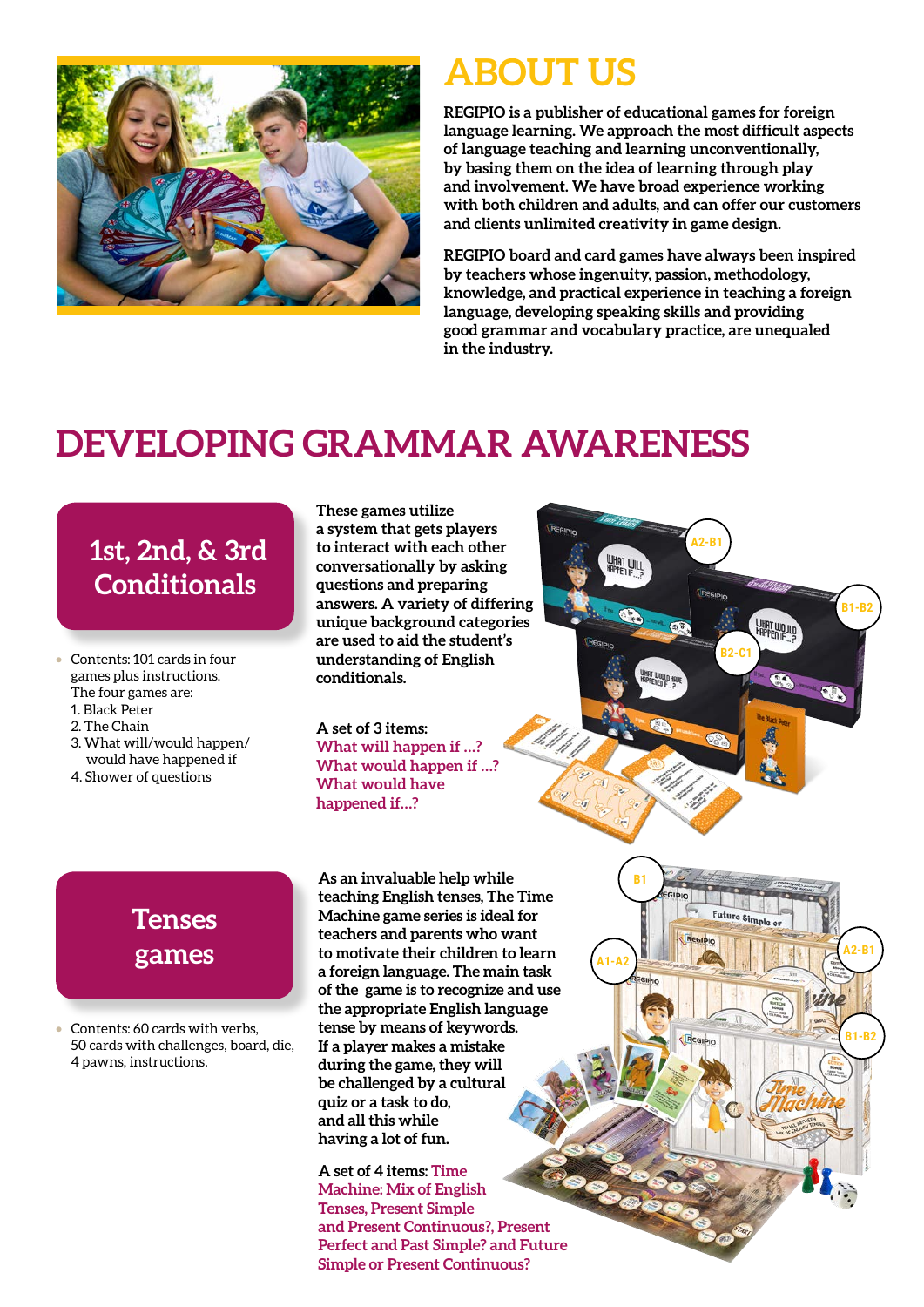#### **Irregular Verbs Puzzle**

• Contents: 300 pieces of puzzle with 100 verbs, list of irregular verbs, instructions

**An undeniably useful device for memorizing the forms of irregular verbs. It utilizes a combination of your visual perception with a thinking strategy and makes memorizing of irregular verb forms a piece of cake!**

**Verbs divided into color groups allow you to perceive and understand the repeatability of irregular verb schemes, e.g. teach – taught – taught, catch – caught – caught.**



### **DEVELOPING SPEAKING SKILLS**

**Are you at a loss for words? Never be at a loss for words again!**

**Travel with English**

• Contents: 1 map, 6 counters – figures + 6 holders, 60 flags + 10 holders, 100 cards, die, 1 guidebook, instructions

*Travel with English* **helps you master the language expressions, phrases and vocabulary for your travelling adventures. While being good fun to play, the game is also highly informative as we can learn about the famous attractions of London.** 



#### **Beat About the Bush /in Business**

• Contents: 200 cards with 400 key words, 100 tokens

#### **Use** *Beat About The Bush*

**and develop your English speaking skills. Your opponent must guess the key word which you describe. Be careful! Forbidden words will try to thwart your ideas! You must simply know how to say it without saying it – in English!**

**Learn how to talk in English about business while avoiding taboo topics. Choose suitable words and surprise your opponent!**



**Let's Eat In English Your Supercode**

**Foreign language learning gamified! Learn to win. Play to learn highly useful words and phrases in English.** *Let's eat in English* **will help children learn lots of highly useful words and phrases that have to do with preparing, ordering and eating the things they like the most.**



• Contents – more than 250: cards with names of food items and kitchen equipment, cards with names of food categories, cardboard plates, Menu, Mind Map/Menu, Game instructions with scenarios.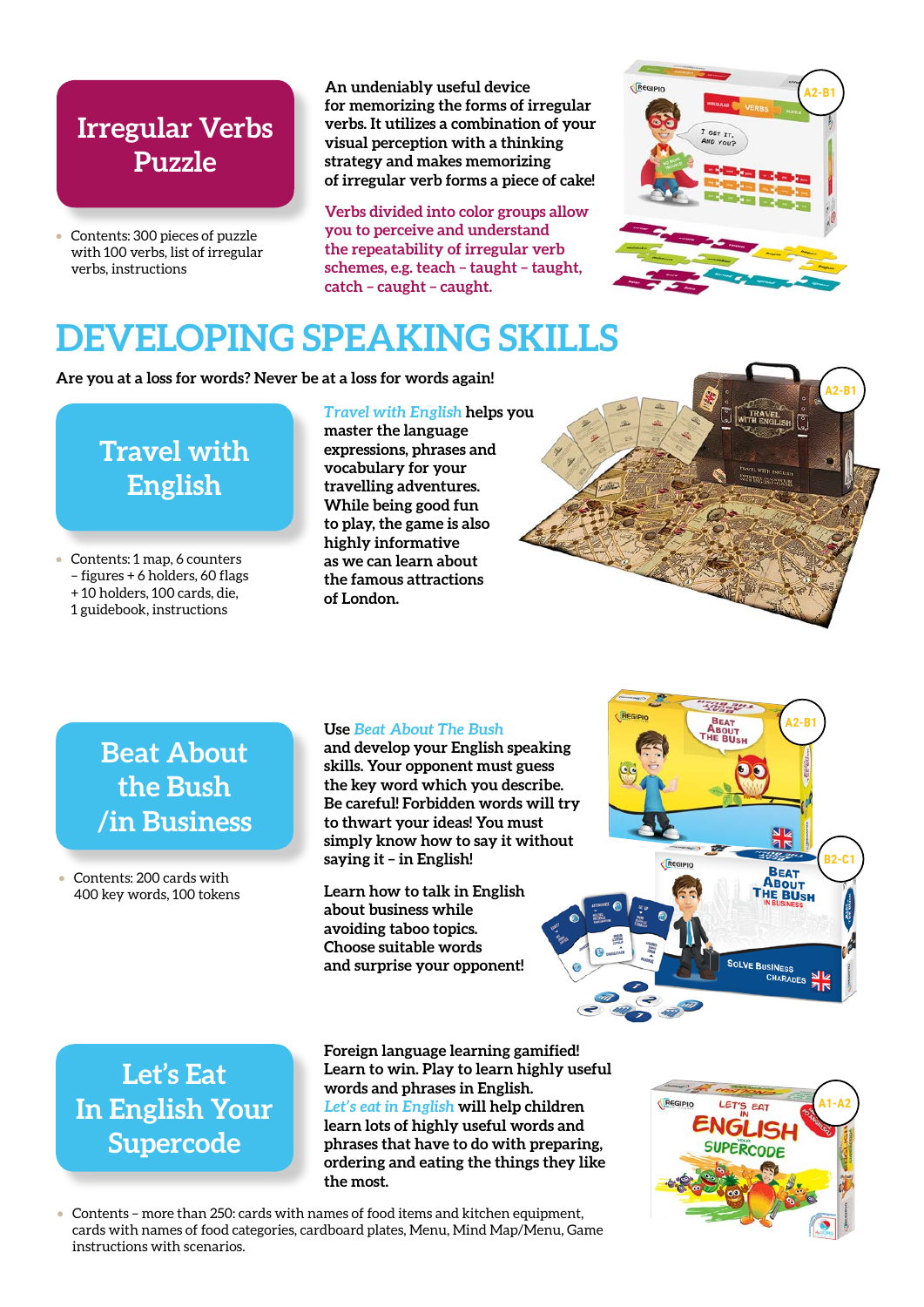#### **Memory Games**

**Our memory games provide one of the best ways to focus one's concentration and be able to memorize. They fulfill perfectly the function of learning English in a most enjoyable way. Players become totally immersed in seeking pairs of pictures and gaining points. The acquiring of vocabulary occurs incidentally. A set of 7 items: House, Animals, Nature, Clothes, Town, Travel and Supermarket.**

> **ALL A1-A2**

> > **A1-B2**

REGIPIO

**A2-B2**

aller



• Contents: Each game contains 72 pictures with 36 English words and a QR code whereby a user can access the online learning platform to learn an extra 100 words per category.

#### **Ask! Don't Stray!**

• Contents: 90 cards; 60 character and activity, 20 question categories, 10 large, plus instructions.

**Questioning is the key to knowledge and people's hearts, however sometimes it's so hard, particularly for English learners, to find the most properly correct question.**

**Want to make asking questions in English as easy as picking them out of a hat?** 

*Ask! Don't Stray!* **provides users with a great game experience while asking and answering questions to obtain a prize.**

**The aim of the game is to acquire the best collection of characters. This is a game for friends and family, as well as students.**

### **QUIZ & ACT**

• Contents: 50 challenge cards

**Face up to the challenge! Act out the sounds and gestures of animals, sing some funny songs and answer questions from a culture quiz. Learn more about English-speaking countries and have fun regardless of your age.**

**A set of 3 items: Quiz & Act: Mix of English Tenses, Present Simple and Present Continuous, Present Perfect and Past Simple**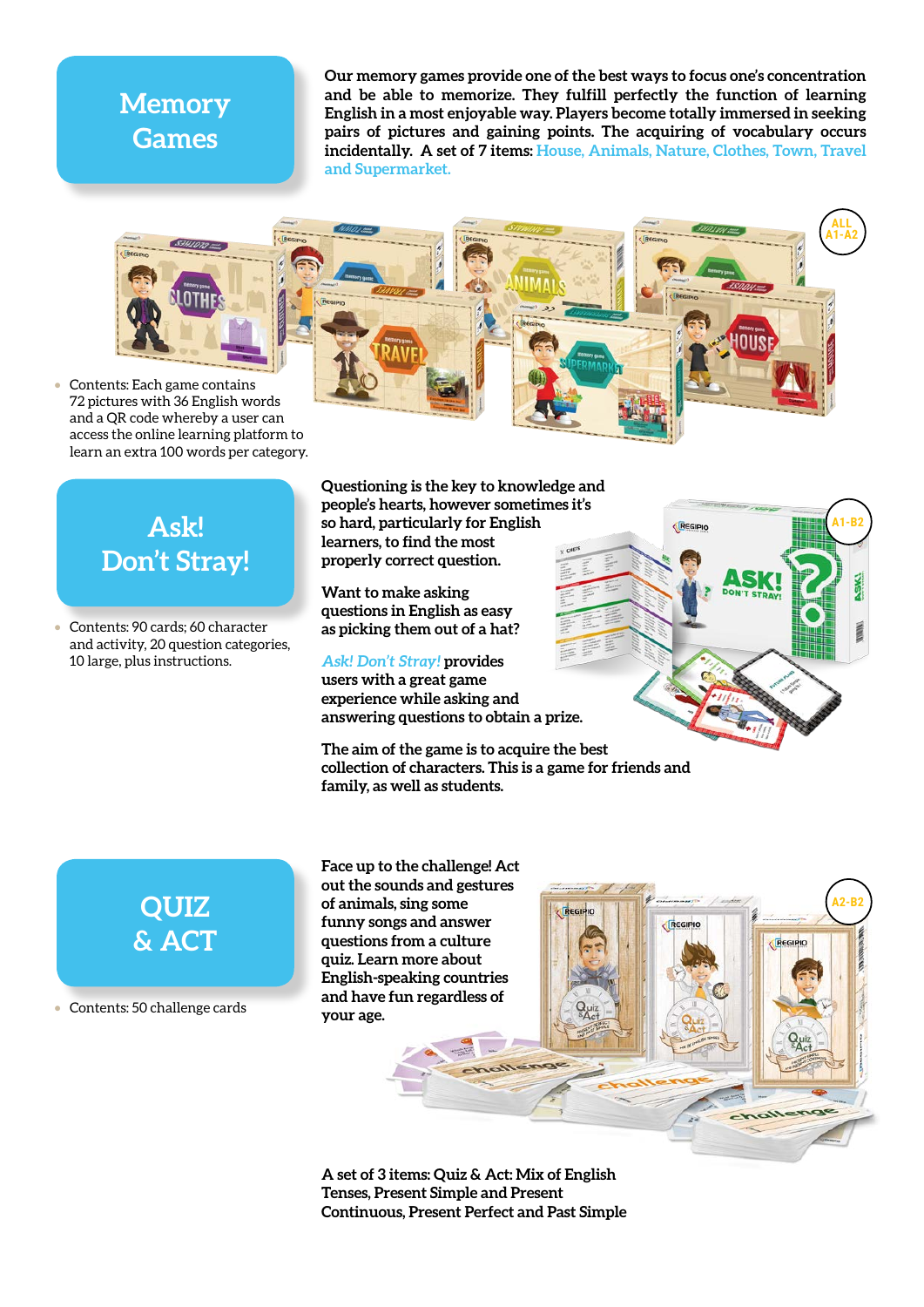## **OUTDOOR GAMES**

**An excellent idea for those who love moving about while learning! You will have to move and jump, or otherwise exercise. Learning through play helps students acquire new vocabulary faster and more effectively!**

#### **QUESTION STEPS**

**Do you want to ASK? Why don't you... - just ASK? Take Question Steps, right, left, forward, backward, or around, and then you will easily know How to ASK.** 

**Students just need to TOUCH things and MOVE around! This way they learn faster through experience and movement.**

**It is also an ideal game for people who learn kinesthetically.**

• Contents: One 2 meter diameter board suitable for outdoors use divided into 31 colorful sections, plus 5 games: Double Circle, Nasty Richie, Question Race, Round Baseball, and Your Choice.



#### **BRAINY STEPS AND ROUND STEPS**

**Round Steps is a game for children. It helps them learn basic colours, simple adjectives, and the numbers 1 through 12. The kids jump or run around the circle with joy and excitement.**

**Brainy Steps will help you to find out more about your own or your friend's personal qualities. The game is targeted at young and old.**

• Contents: Round boards with a diameter of 2 meters divided into 36 colorful squares.



#### **JUMP AND TALK**

**This game is intended to help kids enjoy learning English. A large die is provided that can rolled around the task fields of the board to make classes amazing and active.**

• Contents: One 2.5 x 3 m board, plus one 30x30x30 cm die.



#### **PRESENT SIMPLE OR CONTINUOUS**

**This engaging outdoor game is an excellent way to remove students' doubts. It helps students understand the difference between the two present tenses. Key words help players to see the differences, understand them and practise speaking about present situations.**

• Contents: One 2.5x3 m board, plus one 30x30x30 cm die.